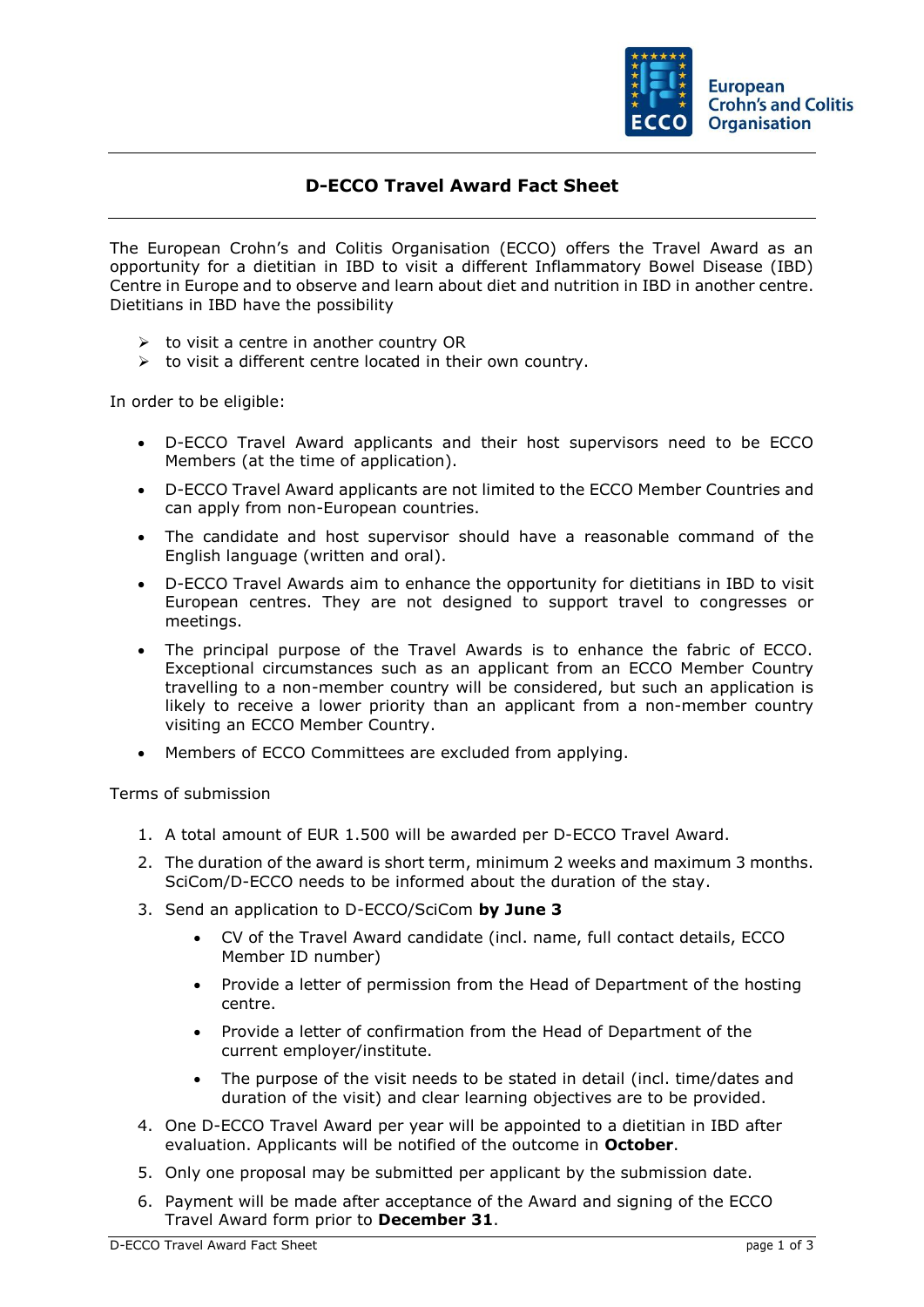

7. On completion and no later than 12 months after granting the award, the applicant will submit a short report (150 words) to the ECCO Office for potential publication in ECCO News. Further, a short presentation at the annual D-ECCO Educational Workshop taking place at the ECCO Congress about the Travel Award experience and outcome may be requested from the candidate.

Applications should be sent to the head of the D-ECCO Committee at the following address:\*

ELECTRONIC SUBMISSION ONLY ECCO Office Att. Chair of D-ECCO Ungargasse 6/13 1030 Vienna, Austria Austria [ecco@ecco-ibd.eu](mailto:ecco@ecco-ibd.eu)

\*Data processing consent and retention:

By sending an application by email to ecco@ecco-ibd.eu in reply to this open call, you agree to the data processing for the above described project:

ECCO Office stores applicants' personal data of this application for the project timeframe. ECCO Office will delete data securely after the end of this project.

In addition, the scientific review process generates a review result for the applicants which will be stored with your data in line with the requirements of scientific review archiving. You have the right to object at any time at ecco@ecco-ibd.eu.

## **Review Process**

- 1. All projects will be reviewed and scored by two members of the ECCO Scientific Committee and two members of the D-ECCO Committee based on the following criteria:
	- o Relevance of topic
	- o Personal development opportunity
	- o Impact for ECCO
- 2. Available expertise of the applicant and host site
- 3. The ECCO Scientific Committee and D-ECCO Committee will make recommendations to the ECCO Governing Board.
- 4. The final decision will be made by the ECCO Governing Board.

## **Scoring System**

The following procedure for the scoring system for D-ECCO Travel Awards has been agreed on:

- *1. Review by SciCom/D-ECCO*: Each Travel Award application from dietitians in IBD will be reviewed by 2 members of SciCom and 2 members of D-ECCO. They will score their assigned applications according to the 3 evaluation criteria and comment on each application.
- *2. Ranking:* Applications are ranked according to their overall average scores.
- 3. *Final approval by Governing Board.*